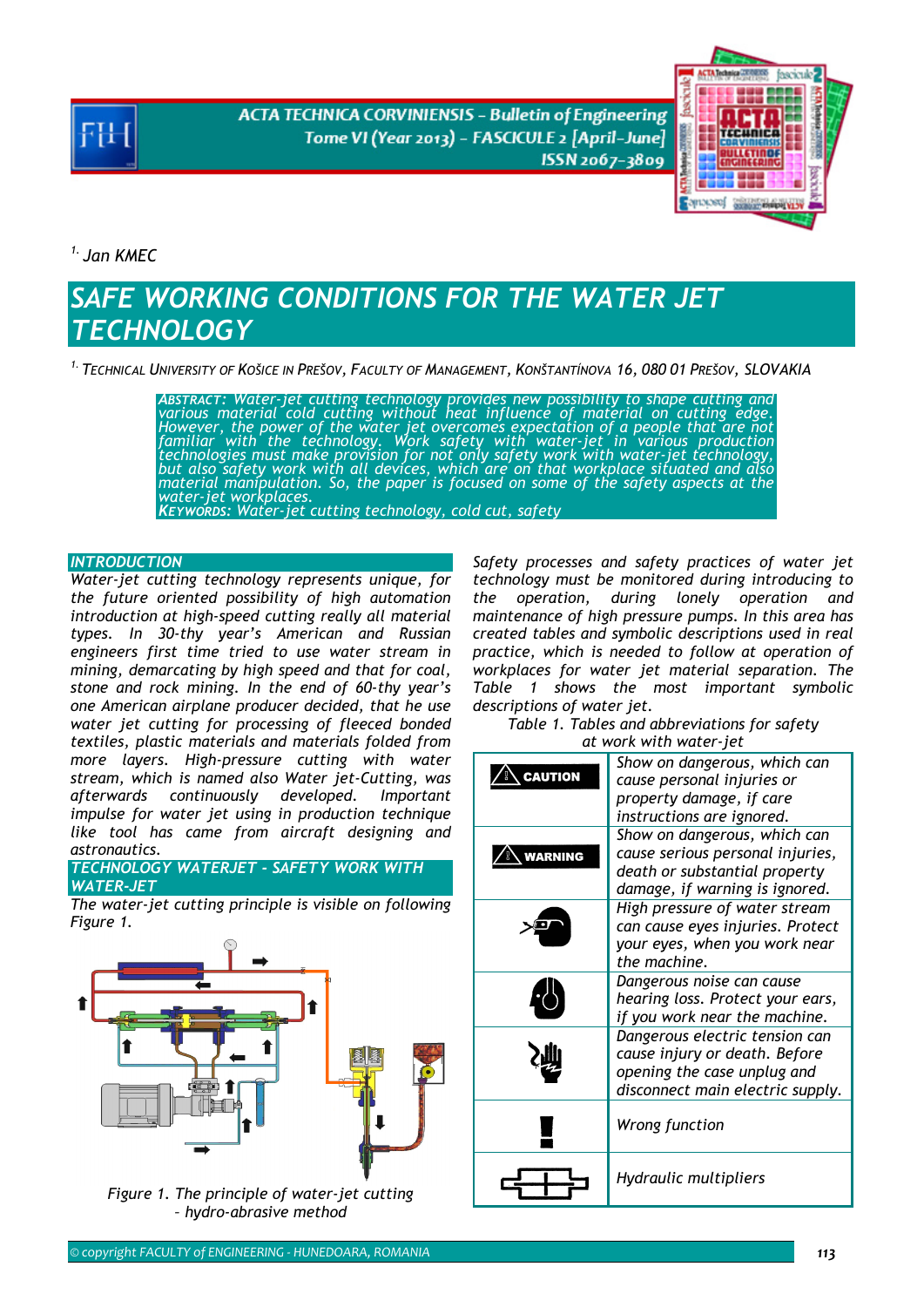### *ACTA TECHNICA CORVINIENSIS – Bulletin of Engineering*

*Table 1. Tables and abbreviations for safety at work with water-jet (continue)* 

| .<br>Pressure control |
|-----------------------|
| High pressure         |
| Low pressure          |
| Start/Initialization  |
| Stop                  |
| Running               |

*The Table 2 explains the warning label precautions at water jet operations. The great injuries can be made also when the machine does not work, but the pump system was not switch off. After following starting of work on machine, the high pressure of water jet can injure the person as cutting injuries.* 

*Table 2. Warning Label Precautions* 



*In the Table 3 is shown the important symbols from the point of view of maintenance and service.* 

*Table 3. Warning Label Precautions* 

*The electrical enclosure and motor junction box can present an electrical shock hazard. Always disconnect and lockout the* 

*main power before opening the enclosure.* 

*You must always disconnect and lockout the main power and the circuit disconnect on the electrical enclosure door before performing any type of maintenance.* 

*The surface of high pressure water and hydraulic components becomes hot during normal operation. Failed or failing components can become extremely hot during operation.* 

*Ensure that all protective guards, shields or covers are in place on the equipment at all times.* 

*Never operate the pump with the guards removed.* 

*High pressure water and/or hydraulic pressure can remain in the system even when the pump has been shut off.* 

*All pressure can be safely bled from the system by opening the high pressure cutting water valve for a few seconds after shutting off the pump.* 

*Pressing the EMERGENCY STOP button turns the control power to the intensifier off, stops the pump and bleeds the high pressure water through the safety dump valve.* 

*Depressurization of the high pressure system creates a loud hissing sound when the dump valve opens. The sound fades quickly as the pressure drops.* 



*All personnel involved in the installation, operation and/or service of the intensifier must carefully read, understand and follow the procedures in this manual to avoid creating unsafe conditions, risking damage to the equipment, or personal injury.* 

### *SAFETY PROCESSES*

*Safety procedures must be following while it is worked with high pressure pump, with some its high pressure part. Such pump can operate only by qualified person. It is concerned at following safety procedures:* 

 *High pressure of water from 3800 to 4150 bar (55 to 60 000 psi) at water-jet cutting systems should not be reason for disconcertment. User must have respect before that pressure and use current safety processes and safety working practices.* 

 *Everyone, who is connected with water-jet cutting system must realize, that power of water-jet*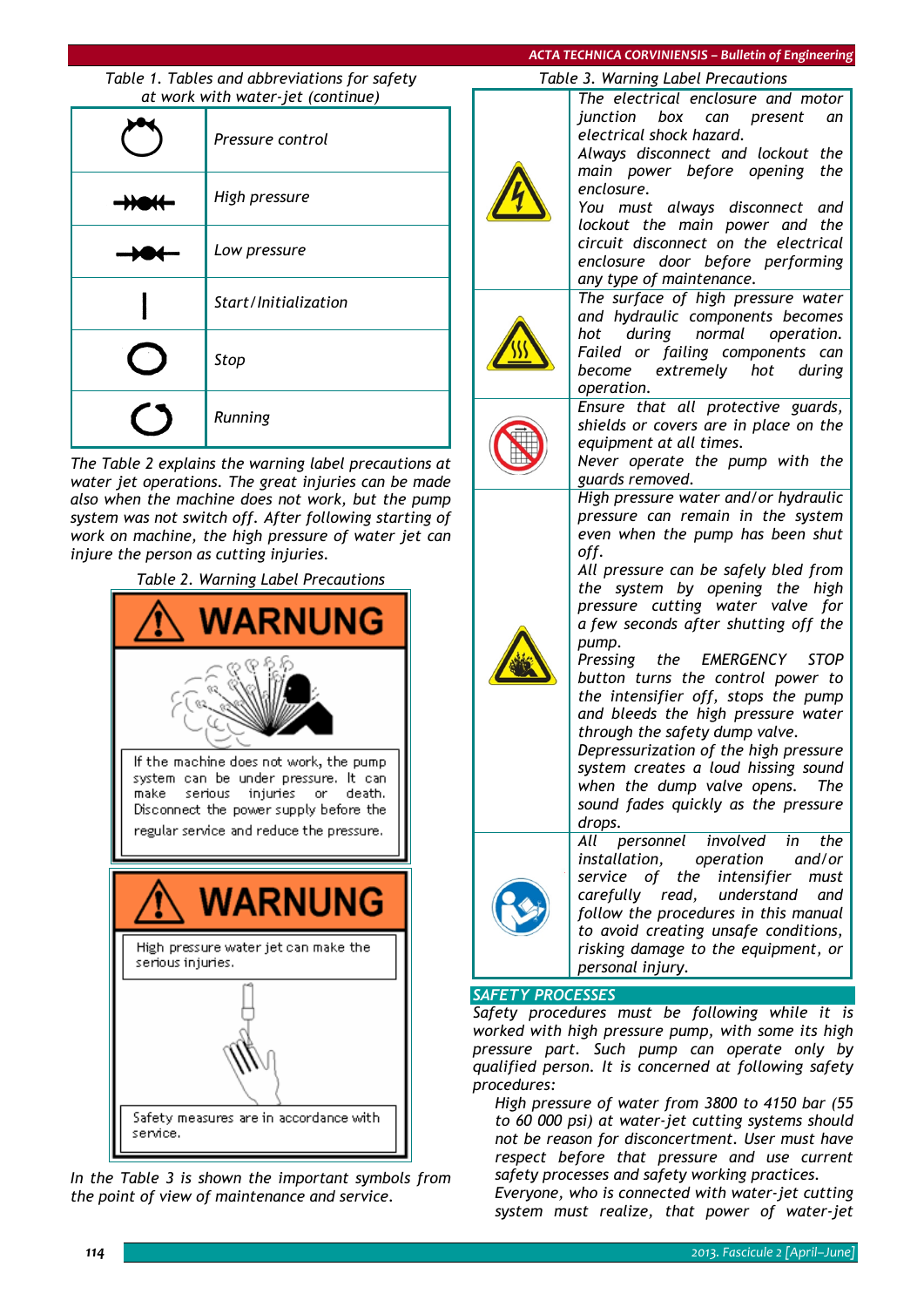#### *ACTA TECHNICA CORVINIENSIS – Bulletin of Engineering*

*cutting stream can penetrate into many hard and strong materials.* 

 *Not qualified personal must not move in water-jet cutting area.* 

 *In water-jet cutting area must be all time used safety glasses and earmuffs.* 

 *All emergency STOP buttons must be regularly checked. During normal operation are pulled out.* 

 *Check of buttons: Turn on electric supply and activate emergency STOP button so, that are pushed, you must see, if energy exploding. Every device should be checked according special table. All the time, when device is checked, must function or must be returned into the original status before the start of operation.* 

 *Use high clean lubricating wax for all threaded high-pressure connections. All piping, assembled and screwed connections should be tightened into the recommended moment values. If the circuit is under high pressure, do not try tight or install any high pressure parts, see safety of high pressure tubing.* 

 *All high pressure leakages must be immediately repaired.* 

*Check all equipment according tables.* 

 *Before maintenance starting, turn off the main stop and ensure that high pressure is released.* 

# *SAFETY OF THE HIGH PRESSURE TUBING*

*Tubing with high pressure must be installed without stress in torsion. Suitable support and direction must be ensured. 9/16" external diameter of high pressure pipes and armatures are recommended between the pump and the cutting head.* 

*Tubes of these big dimensions will decrease vibration, tension and bend between pump tubing and cutting area. Bigger tubing diameter also decreases the pressure and pressure pulsation.* 

*GENERAL MAINTENANCE FROM POINT OF VIEW OF WORK SAFETY* 

*Suitable maintenance is important for reliable and rigorous performance. Preventive maintenance reduces stoppage time for repairing, provides bigger operating life of parts and increases work safety.* 

*High-pressure water will cut almost all what reaches. Every infiltration must be immediately repaired to prevent damage or serious personal injury.* 

*Maintenance directions are following:* 

*Regular equipment checking is recommended,* 

*Keep equipment and surroundings clear,* 

 *Check pressures, temperatures and seal tightness, Immediately execute repairing,* 

*Maintenance record should be saved.* 

*Working environment at water jet operations:* 

 *Keep clear working environment for repair and maintenance waterjet pump.* 

 *Use clear working table for repairs and clear working environment.* 

*Use not woolen materials for wiping.* 

 *If parts with compressed air are released, use only clear, dry air. If parts are wash solvent, use only clear filtrated liquid.* 

 *Always use original spare parts from producer for original version, reliability, safety and guarantee protection.* 

*Safety recommendations for working persons: Carefully read the safety instructions.* 

*Turn off all electric power.* 

 *Shut all incoming delivery valves and open all unwatering valves.* 

 *Shut injection and transfer valves, if energy is closed, safety exiting valve will open and release water high pressure hidden in releasing tubing.* 

 *Ensure suitable drawer, bowl, tanks, etc. For fixation and detention liquid to avoid of hazardous working environment.* 

 *Abide double control for ensuring, that all pressure is removed from system before you continue in work.* 

 *Especially medical treatment is required always at treatment of wounding by waterjet according to card for emergency rescue. This card is part of technology delivery.* 

 *Avoid of leaking, sharpen abrasions or bend loads, if work with expensive technology parts.* 

 *Ensure, that all parts are clean, without sharpen edges, particulates, dirt, etc.* 

 *Use high clean lubricant wax, if assemble some high pressure part or set.* 

 *After repair any high-pressure part, check all high pressure connections for releasing of pressure.* 

# *CONCLUSIONS*

*Work safety with water-jet in various production technologies must make provision for not only safety work with water-jet technology, but also safety work with all devices, which are on that workplace situated and also material manipulation.* 

*In case of other workplace devices, manipulation with material, interoperable transport, storage, control and overall work environment, i.e. production logistic, safety regulations valid for technology operation are applied and followed, in accordance with law, in terms of Inspectorate of work safety and State health authority.* 

# *Acknowledgements*

*The contribution was prepared in the frame of solving of grant scientific project VEGA No. 1/0396/11.* 

# *REFERENCES*

- *[1.] KMEC, J., SOBOTOVÁ, L., BIČEJOVÁ, Ľ. Kategórie faktorov vplývajúcich na hydroeróziu. In: Trendy a inovatívne prístupy v podnikových procesoch : 13. medzinárodná vedecká konferencia : zborník príspevkov : 8.12.2010, Košice. - Košice : SjF TU, 2010 S. 1-10. - ISBN 978-80-553-0570-7 (in Slovak)*
- *[2.] BIČEJOVÁ Ľ., Influence of abrasive lineness change on water jet technologic head of vibrations origin. In: Scientific Papers : operation and diagnostics of machines and production systems operational states : vol. 3. - Luedenscheid : RAM-Verlag, 2010 P. 29-34. - ISBN 978-3-942303-04-0*
- *[3.] BIČEJOVÁ, Ľ., FABIAN, S., KRENICKÝ, T. Analýza vplyvu zmeny reznej rýchlosti na vznik vibrácií pri delení materiálu technológiou AWJ = Analysis of variations in cutting-speed on the vibration generation during separation of material using*